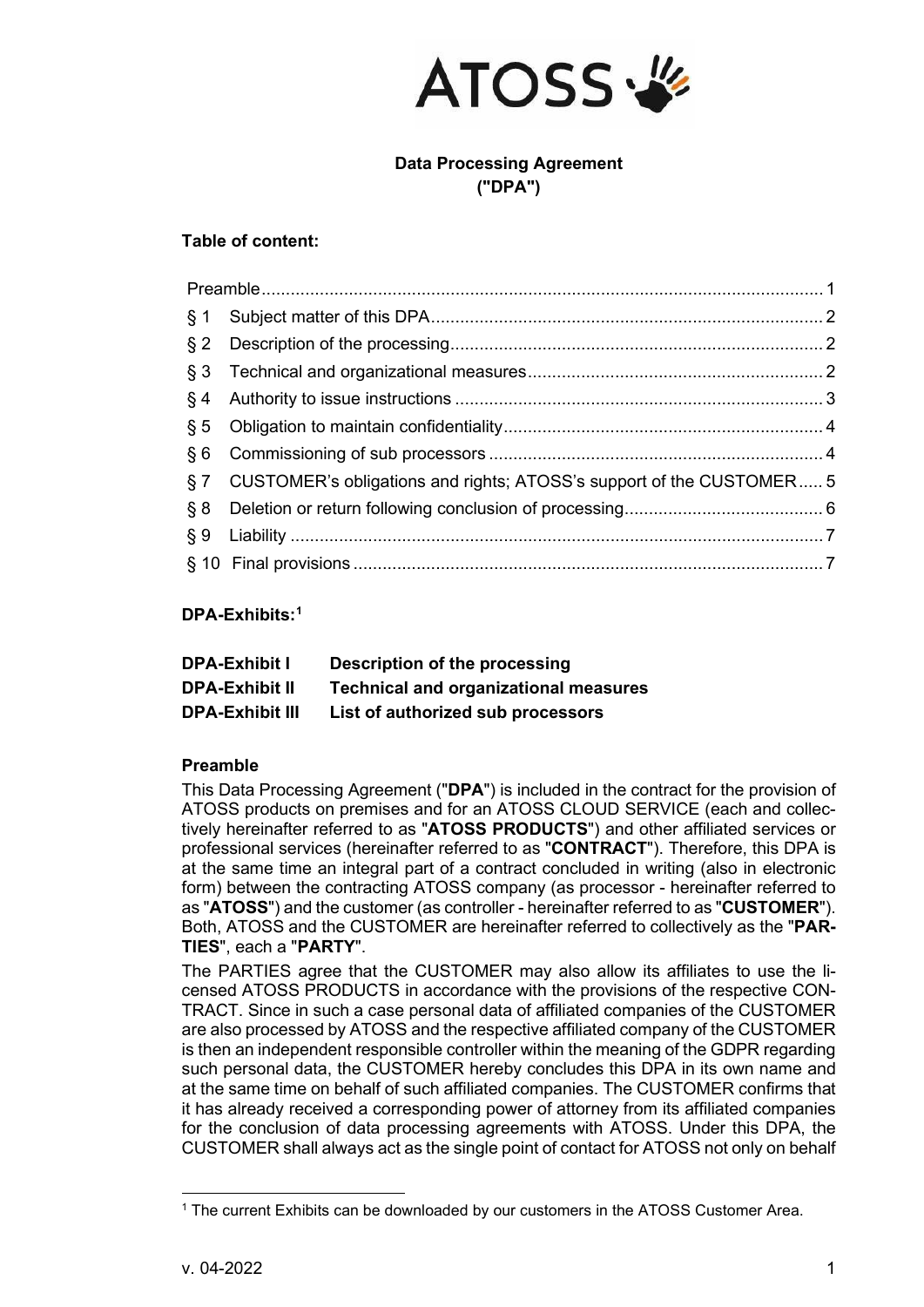of the CUSTOMER but also on behalf of all other data controllers using the ATOSS PRODUCTS.

Insofar as ATOSS processes personal data in this context, the conditions of this DPA shall apply.

For the provision of the ATOSS PRODUCTS in accordance with the CONTRACT the use of sub processors is required. In this respect, the CUSTOMER is aware that ATOSS cannot provide the ATOSS PRODUCTS without sub processors. The use of sub processors shall be governed by § 6 of this DPA.

Note on gender neutrality: The selected formulations apply without restriction to the other genders.

### <span id="page-1-0"></span>**§ 1 Subject matter of this DPA**

1. Legal basis: The legal basis is formed by the provisions of the EU General Data Protection Regulation (EU) 2016/679 (hereinafter referred to as "**GDPR**") and the German Federal Data Protection Act [BDSG] in the respectively valid version (hereinafter referred to as "**BDSG**").

Unless expressly defined otherwise within the framework of this DPA, the terms used such as "personal data", "processing", "controller" or "pseudonymization" shall have the same meaning as in Art. 4 GDPR.

This DPA shall not be interpreted in a way that conflicts with the rights and obligations of the respective CUSTOMER or its affiliated companies as respective controller and the data subjects as provided for in the GDPR.

This DPA serves as a basis for the fulfilment of the legal requirements for data protection regarding the processing of personal data of a CUSTOMER by ATOSS.

2. Responsibility of the CUSTOMER: Under this DPA, CUSTOMER is also solely responsible for complying with the legal provisions on data protection, in particular for the lawfulness of data transmission to ATOSS, for the lawfulness of the processing of personal data by ATOSS, and for the protection of the rights of data subjects.

# <span id="page-1-1"></span>**§ 2 Description of the processing**

The specific scope of services shall be agreed by the PARTIES in the CONTRACT. The services under consideration regularly include matters in the sense of commissioned processing of personal data. This shall apply accordingly to (remote) testing and (remote) maintenance of automated processes or the use of data processing systems, insofar as access to personal data of the CUSTOMER cannot be excluded in the process.

The details of the relevant processing operations, in particular the categories of personal data and the purposes for which the personal data are processed on behalf of the CUS-TOMER, are specified in **DPA-Exhibit I - Description of the processing**.

#### <span id="page-1-2"></span>**§ 3 Technical and organizational measures**

1. Ensuring data security: ATOSS must observe the principles of proper data processing and monitor their compliance (see Art. 5 GDPR). It warrants that it complies with the provisions of Art. 28 (3) lit. c), 32 GDPR. To this end, it has taken appropriate measures to ensure data security and, while continuing to make any necessary adjustments, ensures a level of protection appropriate to the risk regarding the confidentiality, integrity, availability and resilience of the systems. To determine the appropriate level of protection, particular account shall be taken of the risks associated with processing, in particular destruction, loss or alteration, whether accidental or unlawful, or unauthorized disclosure of, or access to, personal data transmitted, stored or otherwise processed. This takes into account the state of the art, implementation costs and the nature, scope and purpose of the processing, as well as the varying likelihood and severity of the risk to the rights and freedoms of natural persons.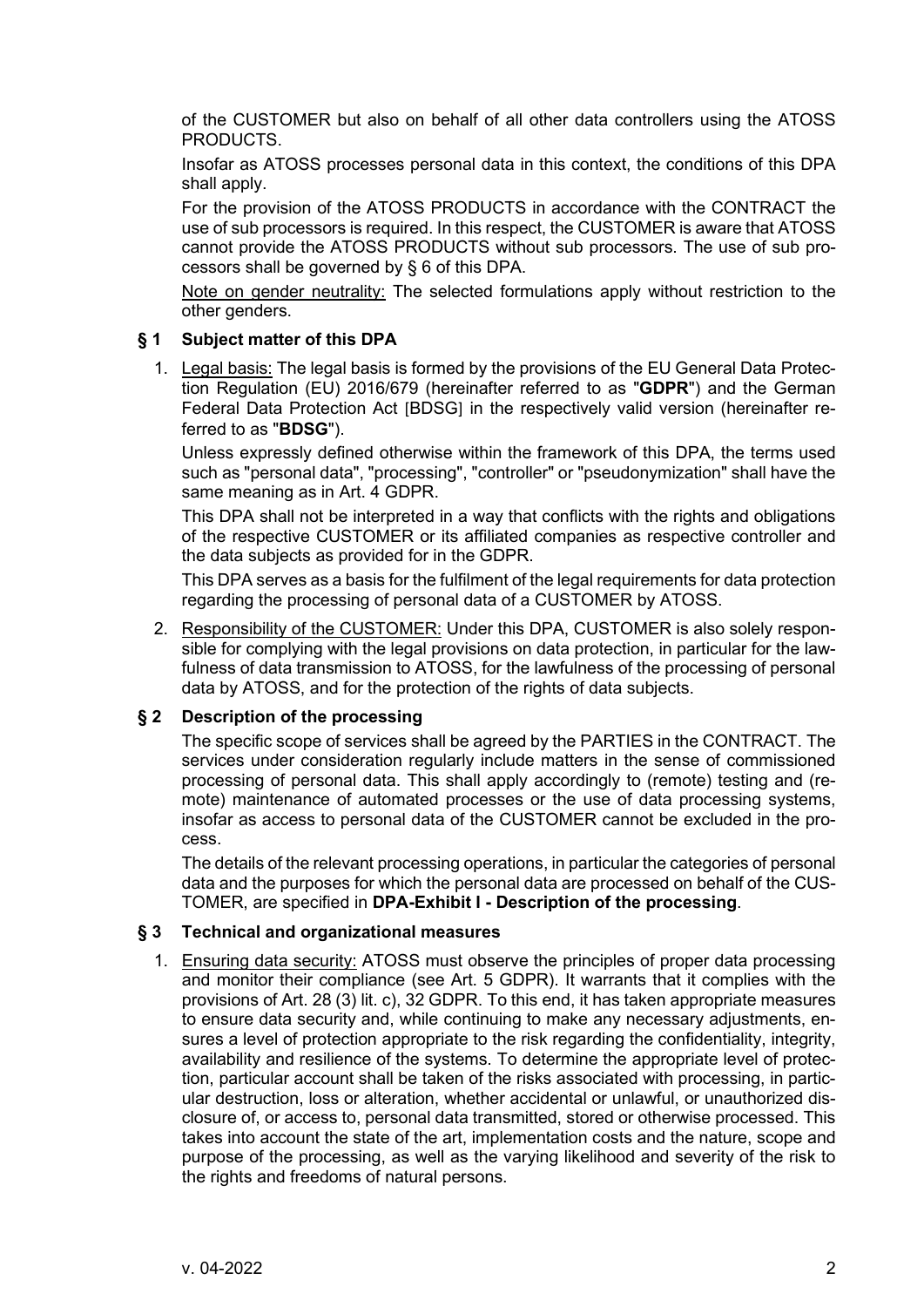- 2. Documentation and submission of measures: ATOSS must document the technical and organizational measures prior to the commencement of processing with a view to the specific execution of the CONTRACT and make this documentation available to the CUSTOMER for inspection on request.
- 3. Current state of the art and technical adaptations: The technical and organizational measures are subject to technical progress and continuous development. As a result, ATOSS is permitted to implement alternative adequate measures. In doing so, the level of security provided by the measures specified in this DPA must at a minimum be maintained. Material changes to the technical and organizational measures must be documented and communicated to the CUSTOMER in an appropriate manner, e.g., through e-mail or via an online portal which is accessible via the ATOSS website. By providing this information, ATOSS gives the CUSTOMER the opportunity to object to these changes in writing or text form within six (6) weeks. The CUSTOMER shall only be entitled to object if the changes do not meet the requirements of § 3 clause 1 and § 3 clause 2 of this DPA. If the CUSTOMER does not or not justified object to the changes within the objection period, the approval of the changes shall be deemed to have been given after the deadline. In the event of a justified objection, ATOSS may suspend the part of the service provision which is affected by the CUSTOMER's justified objection.

### <span id="page-2-0"></span>**§ 4 Authority to issue instructions**

- 1. Documented instruction: ATOSS shall process personal data of the CUSTOMER only in accordance with documented instructions of the CUSTOMER, unless ATOSS is legally obligated to process such personal data or is contractually entitled to do so in accordance with this DPA. The CONTRACT including this DPA constitutes a documented instruction of the CUSTOMER.
- 2. Certainty and form of instructions: Unless otherwise expressly agreed in this DPA, instructions shall be given in a clear manner (requirement of clarity of instructions). Instructions must be issued in writing or in text form.
- 3. Feasibility of the instruction: ATOSS shall review the feasibility of an instruction within a reasonable period of time at the expense of the CUSTOMER and notify the CUSTOMER of the result of the review in text form. Instructions of the CUSTOMER which represent a deviation from the services stipulated in the CONTRACT or this DPA shall be treated as a change request of the CONTRACT. The contractual obligations under the CON-TRACT shall remain unaffected during the period of review.

Instructions confirmed by ATOSS shall be implemented by joint agreement of the PAR-TIES within a reasonable period of time. If ATOSS incurs additional expenses for the implementation of the instruction, these shall be remunerated by the CUSTOMER. ATOSS shall make reasonable efforts to implement instructions of the CUSTOMER which are to be qualified as a change request of the CONTRACT, insofar as they are required in particular under data protection law and are technically possible or do not require any changes to the ATOSS PRODUCTS. If one of the aforementioned exceptions applies, ATOSS shall inform the CUSTOMER thereof in text form. In the event that no agreement of the change request can be reached, the obligations under the CON-TRACT shall remain in force.

- 4. Notification of illegality: ATOSS shall immediately notify the CUSTOMER if ATOSS believes that an instruction is unlawful. This notification does not contain a comprehensive legal analysis. ATOSS is entitled to suspend the execution of the corresponding instruction until it has been confirmed or changed by the CUSTOMER.
- 5. Rights of data subjects: ATOSS may only provide information to data subjects affected by processing on behalf or to third parties following prior instruction by CUSTOMER. Insofar as a data subject directly contacts ATOSS in this regard, ATOSS shall immediately forward this request to the CUSTOMER.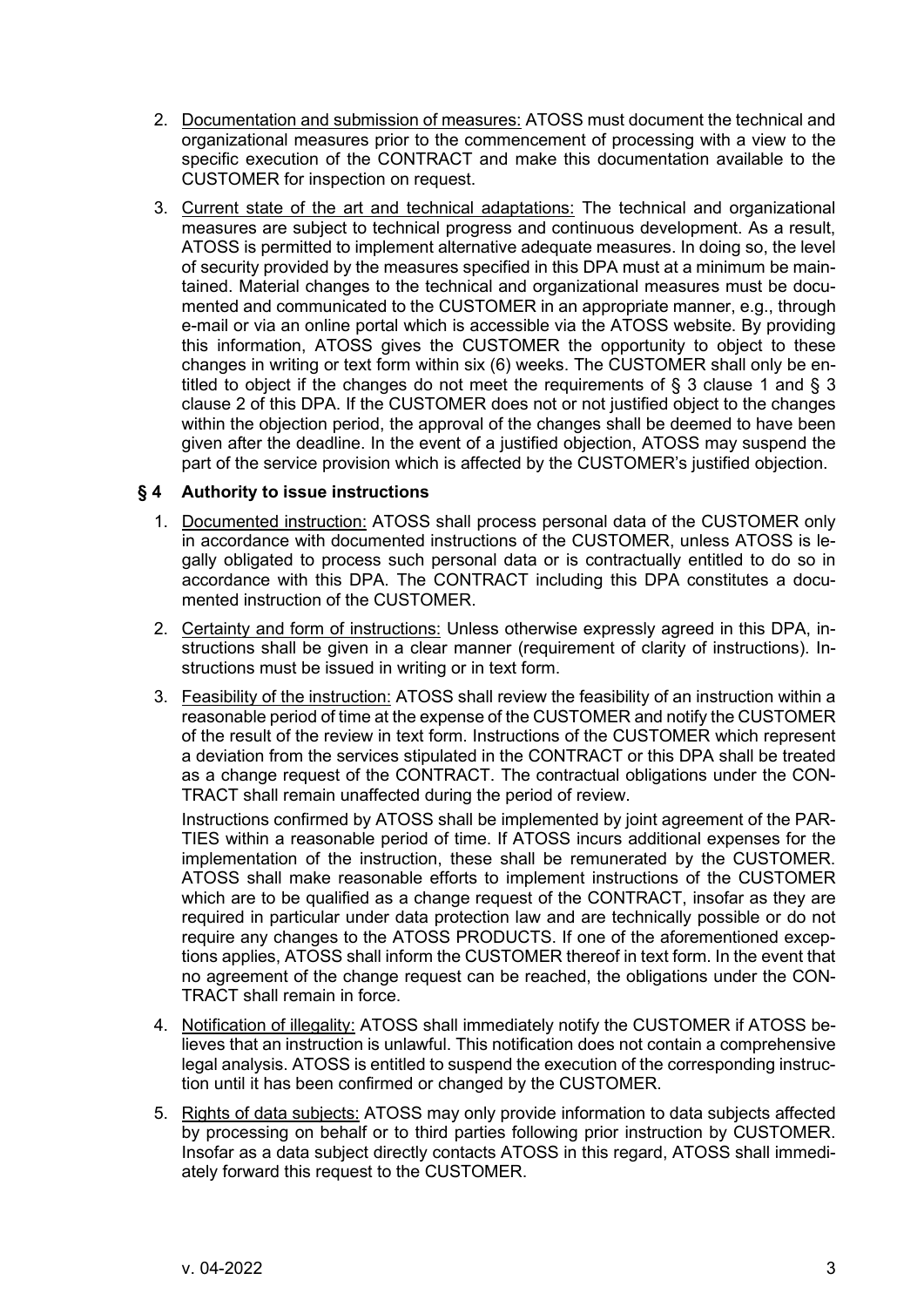6. Regress: In the event that the CUSTOMER incurs a justified claim for liability as a result of the performance of an unlawful instruction, it shall have the right to indemnity from ATOSS in this respect.

#### <span id="page-3-0"></span>**§ 5 Obligation to maintain confidentiality**

- 1. Data and telecommunications secrecy: ATOSS and each person subordinate to ATOSS who has access to personal data are obligated to maintain confidentiality, in particular in accordance with the provisions of Art.  $5(1)$  lit. f), Art. 28 $(3)$  lit. b), Art. 29, Art. 32 $(4)$ GDPR and § 3 TTDSG. The obligation to maintain confidentiality continues even after the termination of this DPA.
- 2. Instruction of all persons deployed for processing on behalf: ATOSS shall take appropriate measures such as, in particular, regular training in data protection, to ensure that persons under its authority who are authorized to process personal data are familiar with the relevant provisions on data and telecommunications secrecy.

### <span id="page-3-1"></span>**§ 6 Commissioning of sub processors**

- 1. Definition of sub processor: For the purposes of this regulation, subcontracting relationships are those services that directly relate to the provision of the main service as agreed the CONTRACT. This does not include generally occurring ancillary services in ATOSS's daily business operation that ATOSS uses, for example telecommunication services, postal/transport services, maintenance and user services or the disposal of documents and data media, as well as other measures to ensure the confidentiality, availability, integrity and resilience of the hardware and software of data processing systems of internal business operation. Nevertheless, to also ensure the privacy and security of the data of the CUSTOMER for such outsourced services, ATOSS is obligated to effect appropriate and legally compliant contractual agreements and control measures.
- 2. Prerequisites for the legitimacy of the commissioning: The commissioning of sub processors is only possible with the CUSTOMER's consent.
- a) General requirements: Each sub processor shall be obligated in writing before the commencement of the processing activities to comply with the same data protection obligations, i.e., at least equivalent in terms of their content, as agreed in this DPA, unless expressly agreed otherwise. The subcontracting agreement shall guarantee at least the level of data protection required by this DPA. In particular, each sub processor must undertake to comply with the agreed technical and organizational security measures pursuant to Art. 32 GDPR and to provide ATOSS with a list of the implemented technical and organizational measures which will be made available to the CUSTOMER upon request. The measures taken by the sub processor may differ from those agreed between the CUSTOMER and ATOSS but may not fall below the level of data protection guaranteed by the measures taken by ATOSS. If a sub processor refuses to submit to the same data protection obligations as those laid down in this DPA, the CUSTOMER may agree to this, whereby this DPA may not be unreasonably withheld.
- b) Sub processors in third countries: In the event that a sub processor is not domiciled in a third country which offers an adequate level of data protection pursuant to Art. 45 GDPR, ATOSS will take sufficient account of this fact. ATOSS will enter into a contract party with this sub processor for data processing on behalf of the sub processor which, in addition to the provisions listed in (a), is based on the EU standard contract clauses for sub processors (EU COM decision 2021/914 - Module Three - Transfer of Processors to Processors) or other standard data protection clauses for sub processors, insofar as these are permitted under Art. 46 (2) lit. c) GDPR. ATOSS is also entitled to conclude standard contractual clauses or other standard data protection clauses in the name of and in favor of the CUSTOMER. The CUSTOMER hereby authorizes ATOSS to conclude such an agreement on its behalf.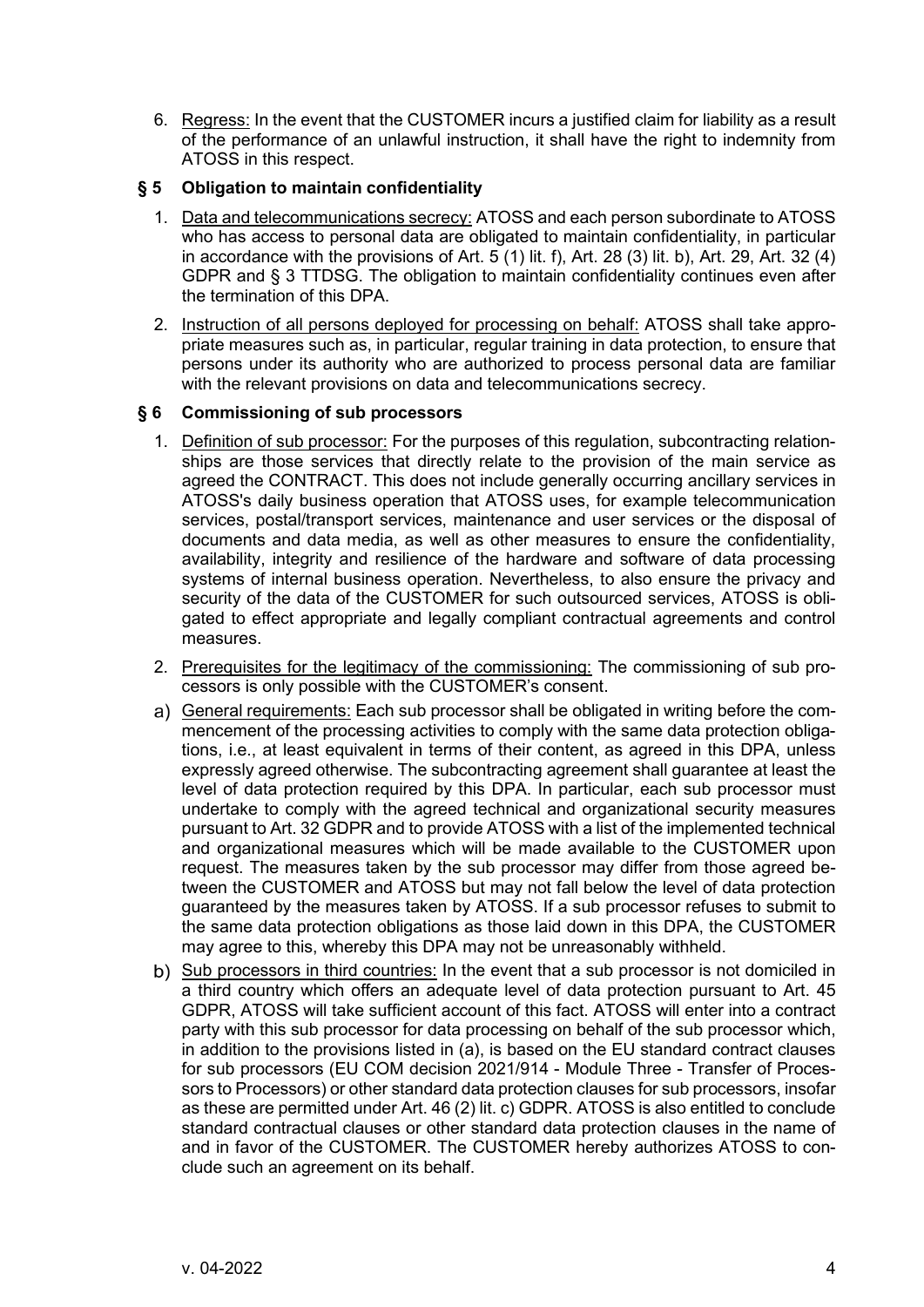- 3. Current sub processors: ATOSS' affiliated companies as defined in §§ 15 ff. Stock Corporation Act [AktG] and other sub processors are listed in **DPA-Exhibit III - List of authorized sub processors** to this DPA. With regard to the use of such sub processors the consent of the CUSTOMER shall be deemed to have been granted upon conclusion of this DPA.
- 4. Further sub processors: Further outsourcing to sub processors or the change of existing sub-processors is permissible under the conditions of § 6 (2) of this DPA even without the explicit consent of the CUSTOMER, providing that ATOSS notifies the CUSTOMER of the outsourcing to (other) sub processors with reasonable advance notice (e.g., through e-mail or via an online portal which is accessible via the ATOSS website) and the following regulations are fulfilled:

ATOSS shall provide the CUSTOMER with an updated list listing all sub processors processing the CUSTOMER's personal data and the ancillary services provided by them. By providing this information, ATOSS gives the CUSTOMER the opportunity to object to these changes within six (6) weeks. The CUSTOMER shall only be entitled to object if the changes do not meet the requirements of § 6 clause 2 of this DPA. If the CUSTOMER does not or not justified object to the changes in writing or text form within the objection period, the approval of the changes shall be deemed to have been given after the deadline. In the event of a justified objection, ATOSS may suspend the part of the service provision which is affected by the CUSTOMER's justified objection. In the event that the CUSTOMER objects to the use even after consultation with ATOSS, ATOSS may choose whether it does not commission the sub processor or terminates the CONTRACT in writing with a notice period of two (2) months.

5. Validity of the provisions of this DPA also for sub processors: At the request of the CUS-TOMER, ATOSS shall provide the CUSTOMER with information on relevant data protection obligations undertaken by the sub processor, including, but not limited to, granting the necessary access to the relevant contractual documents. ATOSS shall regularly inspect its sub processors and shall, at the CUSTOMER's request, confirm compliance with data protection law and the sub processor's obligations under the contract concluded with it. The CUSTOMER shall only be entitled to issue instructions to ATOSS to carry out further tests, which ATOSS will carry out within the scope of what is permissible, if there are justified reasons for doing so.

# <span id="page-4-0"></span>**§ 7 CUSTOMER's obligations and rights; ATOSS's support of the CUSTOMER**

To protect the rights of the data subject (Art. 12 et seq. GDPR and Sections 32 et seq. BDSG), the CUSTOMER is obligated to undertake technical and organizational measures, report and communicate data breaches, cooperate with the regulatory authority (Art. 32 to 36 GDPR), and implement quality assurance (Art. 28 (1) GDPR). ATOSS shall support the CUSTOMER in observing these obligations. In this context, ATOSS shall provide the CUSTOMER with all information, insofar as the latter does not possess said information. ATOSS is not obligated to obtain information, which it does not possess for the purpose of providing support. ATOSS shall support the CUSTOMER as follows:

- 1. Protection of the rights of data subjects: The CUSTOMER is obligated to protect the rights of data subjects. If necessary, ATOSS shall assist the CUSTOMER in the event that data subjects assert their rights.
- 2. Technical and organizational measures: ATOSS shall assist the CUSTOMER in ensuring an adequate level of protection by way of technical and organizational measures which take into account the circumstances and purposes of the processing as well as the predicted likelihood and severity of a possible infringement of rights resulting from security vulnerabilities, as well as enable prompt detection of relevant infringement events. In this context, the CUSTOMER shall ensure that the ATOSS PRODUCTS provided by ATOSS, and the associated technical interfaces are protected against unauthorized access, in particular in a suitable and protective manner (e.g., by granting only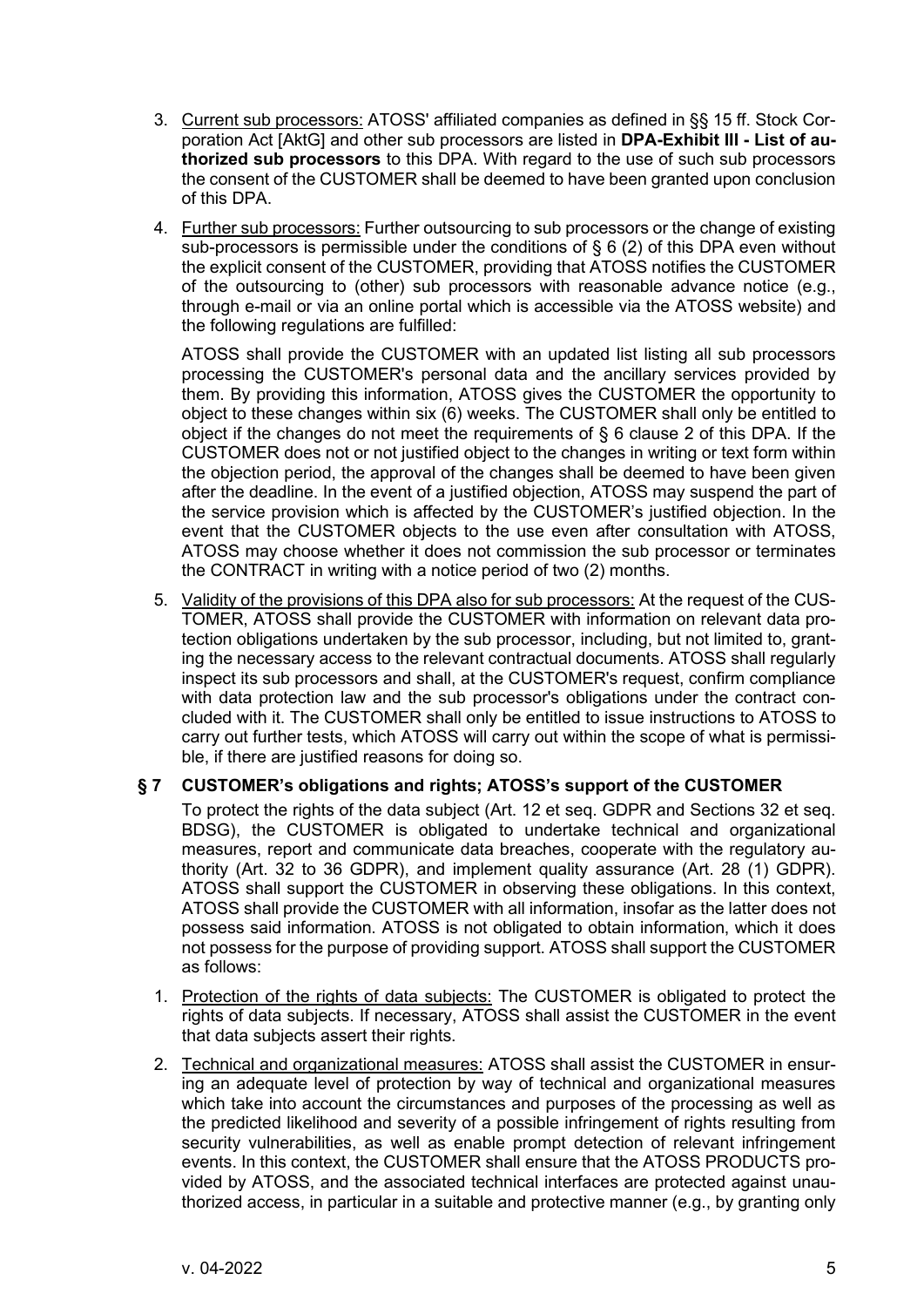temporarily valid access IDs and/or regular password changes and/or by restricting the authorized IP address range, or other comparable measures).

- 3. Duty to report und duty to communicate: In the event of ATOSS 's breach of the protection of personal data, ATOSS is obligated to support the CUSTOMER with regard to the latter's reporting obligation vis-a-vis the competent regulatory authority duty to notify the data subjects. In the event of a serious operational interruption, suspected breaches of data protection, or violations of this DPA, whether caused by the CUSTOMER, a third party or ATOSS, ATOSS shall immediately and fully inform the CUSTOMER of the time, nature and extent of the personal data concerned. The CUSTOMER shall immediately be provided with all relevant information required to fulfill the obligation to report vis-avis the regulatory authority.
- 4. Cooperation with regulatory authorities: The PARTIES shall cooperate with the competent regulatory authority in the performance of their duties as necessary and in accordance with the following principles.
- Monitoring procedures carried out on the premises of ATOSS or the CUSTOMER: (aa) ATOSS shall inform the CUSTOMER without delay of monitoring procedures and measures taken by the supervisory authority insofar as they relate to the CONTRACT. This also applies if a competent authority investigates as part of administrative or criminal proceedings with regard to personal data processing by ATOSS.

(bb) Insofar as the CUSTOMER is subject to monitoring by the supervisory authority, administrative offence or criminal proceedings, the liability claim of a data subject or third party or any other claim in connection with personal data processing by ATOSS, ATOSS is obligated to support the CUSTOMER to the best of its ability.

- b) Data protection impact assessment: Insofar as the CUSTOMER itself has a legal obligation to compile a data protection impact assessment, ATOSS shall assist it in carrying out the data protection impact assessment and with any necessary prior consultation with the regulatory authority. This includes in particular the transmission of any required information or the disclosure of any required documents upon the associated request by the CUSTOMER.
- 5. Quality assurance:
- a) Performance of checks: The CUSTOMER shall have the right to use spot checks to assure itself of compliance with statutory obligations and with ATOSS's obligations assumed under this DPA in its business operations during business hours. These spot checks must be notified to ATOSS with a reasonable lead time. The CUSTOMER may perform these checks itself or have them performed at its own expense by a third party to be designated by it and obligated to maintain confidentiality. Third parties in this sense may not be representatives of competitors of ATOSS. ATOSS may object to be reviewed by an external auditor in the event that the auditor selected by the CUSTOMER maintains a competitive relationship with ATOSS.
- b) Documentation: ATOSS shall ensure that the CUSTOMER is able to assure itself of compliance with ATOSS's obligations in accordance with Art. 28 GDPR with respect to processing on behalf. ATOSS undertakes to provide the CUSTOMER with the necessary information upon request and, in particular, to provide documentation pertaining to technical and organizational measures. In particular, proof of documentation of technical and organizational measures can also be provided by way of compliance with approved codes of conduct pursuant to Art. 40 GDPR or suitable certification by means of an IT security or data protection audit.
- c) Data protection officer: The contact details of the data protection officer of ATOSS are listed in **DPA-Exhibit II - Technical and organizational measures.**

# <span id="page-5-0"></span>**§ 8 Deletion or return following conclusion of processing**

1. Right to select: Following the expiry of the agreed services, or earlier if requested by the CUSTOMER – nevertheless at the latest upon expiry of the CONTRACT – ATOSS shall,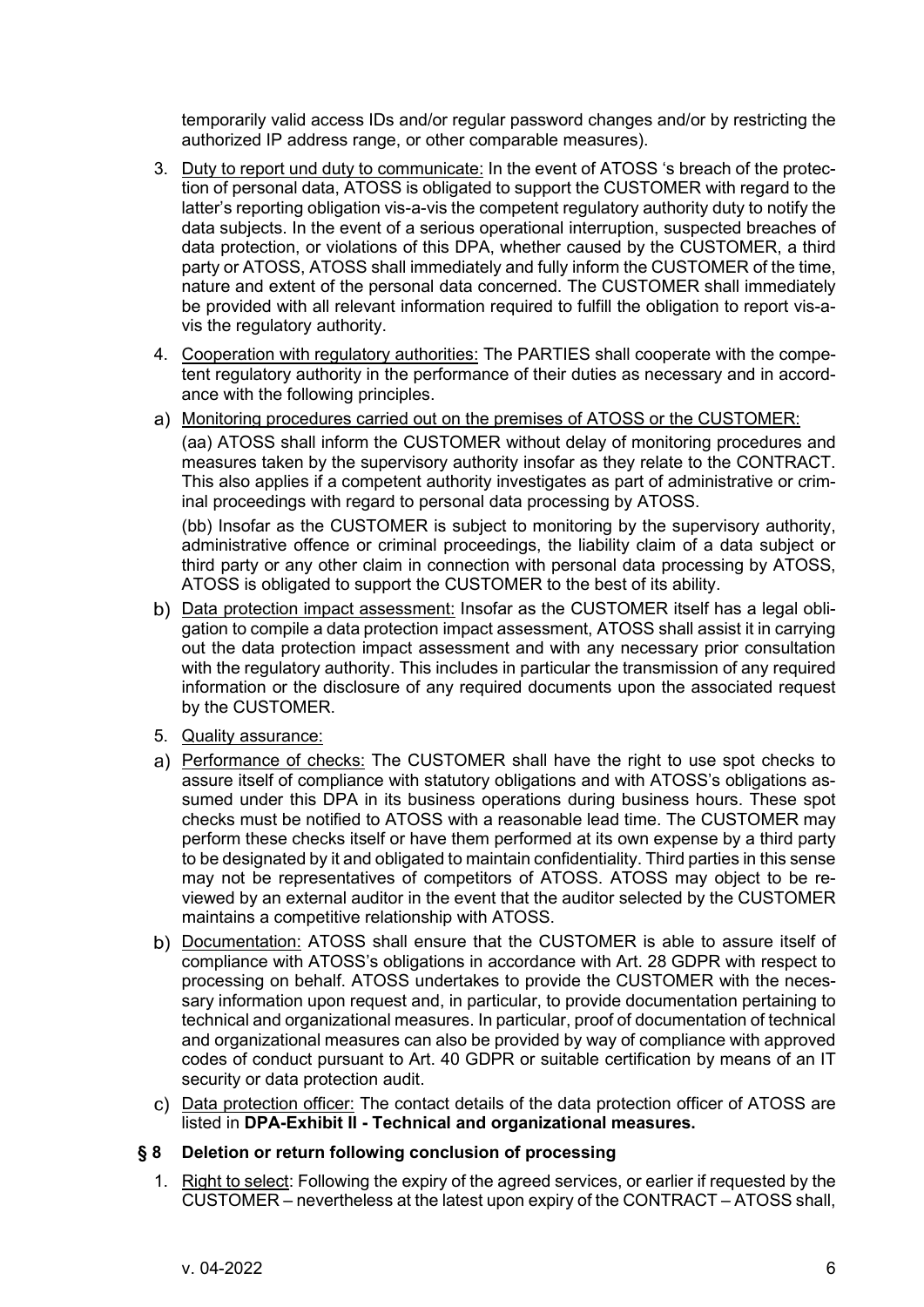at its own expense, either delete or destroy in a data-protection-compliant manner all documents, data media, processing and utilization results and databases which all have come into its possession in connection with the processing on behalf, or return them to the CUSTOMER, at the latter's choice. The same applies to test and discarded material. The deletion log must be submitted upon request.

- 2. [intentionally left blank].
- 3. Retention periods: Documentation which serves as evidence of orderly and proper data processing must be retained by ATOSS in accordance with the applicable statutory retention periods beyond the end of this DPA. To relieve itself of this obligation, ATOSS may turn said documentation over to the CUSTOMER at the end of this DPA.
- 4. Costs: Additional costs incurred as a result of CUSTOMER instructions which deviate from, or which exceed the scope of this § 8 (1) shall be borne by the CUSTOMER.

# <span id="page-6-0"></span>**§ 9 Liability**

- 1. External liability: The CUSTOMER and ATOSS shall each be liable for damages to persons affected in accordance with Art. 82 GDPR (external liability).
- 2. Internal liability: Each PARTY shall be entitled to recover from the other PARTY that part of the compensation which corresponds to the other PARTY'S share of responsibility for the damage (internal liability).
- 3. Liability agreement: With regard to internal liability and without prejudice to external liability towards the data subjects - the PARTIES agree that, notwithstanding the provisions contained herein, ATOSS's liability for breach of this DPA shall be subject to the limitations of liability agreed in the CONTRACT. The CUSTOMER shall indemnify ATOSS against all claims and damages which go beyond the liability limitations of the CONTRACT, insofar as ATOSS has suffered these in connection with claims of the data subjects due to an alleged violation of provisions of the GDPR or this DPA.

#### <span id="page-6-1"></span>**§ 10 Final provisions**

- 1. Replacement clause; changes and additions:
- This DPA shall enter into force upon conclusion of the CONTRACT and once entered into force in its area of application, shall supersede any potentially existing agreements between the PARTIES for processing (data) on behalf.
- Unless explicitly agreed otherwise, all changes and additions to this DPA, as well as all ancillary agreements, must be in written or text form to be effective.
- c) Notwithstanding the provisions in  $\S$  3 clause 3 (Current state of the art and technical adaptations) as well as § 6 clause 4 (Further sub processors), ATOSS shall be entitled to amend or supplement the provisions of this DPA insofar as this does not negatively affect the equivalence relationship agreed upon was concluded with regard to essential elements of the DPA and the amendments are reasonable for the CUSTOMER. The right to amend the DPA in particular shall include changes with regard to (i) technical developments, (ii) changes in the legal framework, (iii) adaptations of the regulations on the handling of personal data, (iv) the elimination of an equivalence disruption that has arisen subsequently or (v) the elimination of regulatory gaps (e.g., in the event of unforeseeable, changed circumstances). ATOSS will inform the CUSTOMER of the planned amendments in advance. The amendments shall be deemed to have been accepted by the CUSTOMER if it does not object to ATOSS in writing or text form within six (6) weeks after notification. In the amendment notice ATOSS shall also draw the CUSTOMER´s attention to the intended significance of its conduct.
- 2. Non-applicability of the CUSTOMER's terms and conditions/general conditions of purchase: It is agreed by the PARTIES that the CUSTOMER's "terms and conditions" and/or "general conditions of purchase" of the CUSTOMER do not apply to this DPA.